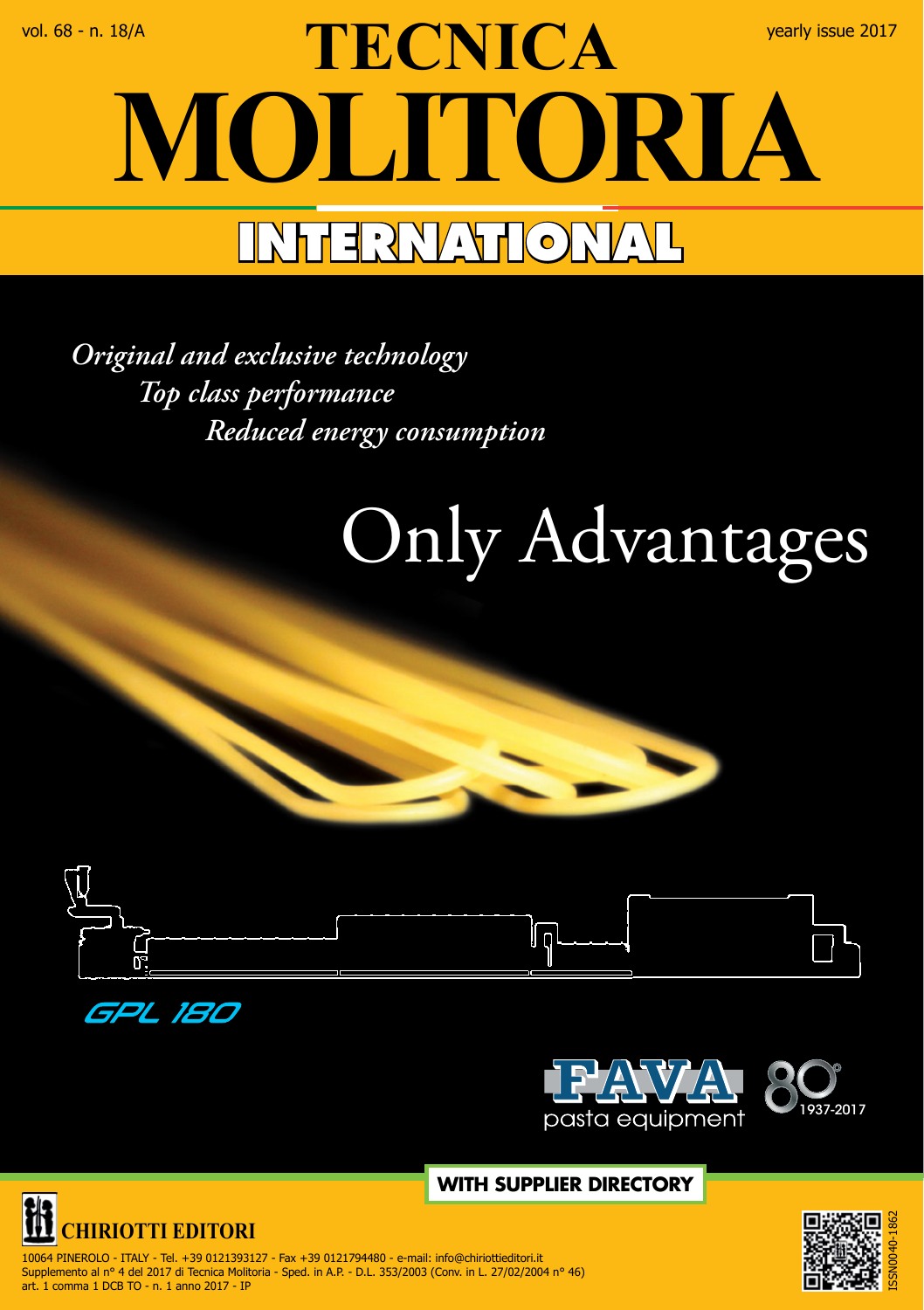## FAVA celebrates 80 years and illustrates its achievements

**Fava** – today a third generation, familyowned business, run by Enrico Fava, Chairman and Luigi Fava, CEO –, is celebrating its  $80<sup>th</sup>$  anniversary with great enthusiasm and satisfaction because it is reaping the rewards and recognition for the achievements it has accomplished over the years.

«Our company – explains Enrico Fava – introduced automation to the dry pasta field in 1937 thanks to my father Augusto's idea, founder of the company, and by 1952, an entire range of patented pasta lines was available to the worldwide clientele, capable of meeting the various production expectations. At that time, the maximum production capacity was 450 kg/h which gradually rose to 1,000 kg/h in the 60's.

The major breakthrough came in 1972 when the ATR long goods pasta line was launched on the market with a revolutionary method for treating the pasta, resolving the stickiness issue which had tormented pasta producers for years.

Another important milestone which characterized the company's most qualifying efforts was its successful research in increasing pasta line production capacities in order to maximize energy and space inside pasta factories.

This is why the market found the answers they were looking for in Fava in terms of quality and quantity.

Year by year, more and more advanced and reliable lines were built in our workshop in Cento (Italy). The outcome of a

combination of research and experience, which to date, remain the strong points of our business.

In 1996 another original innovation was developed: the Premix. It is applied to new



*ITRG long-cut pasta line (***Fava***).*

generation Fast presses with a capacity ranging from 1,000-4,000 kg/h. The Premix applies a new hydration method for treating each specific grain of semolina with optimal uniformity providing considerable advantages to end product quality. A few years later, thanks to this new application, a new dough system is introduced i.e. a stabilization belt mixer is applied to the initial dough phase instead of the traditional mixer, providing significant advantages. The belt mixer improves the colour of the pasta considerably, eliminates the energy power required to drive the shafts of a traditional mixer and simplifies cleaning and maintenance procedures.

NEWS